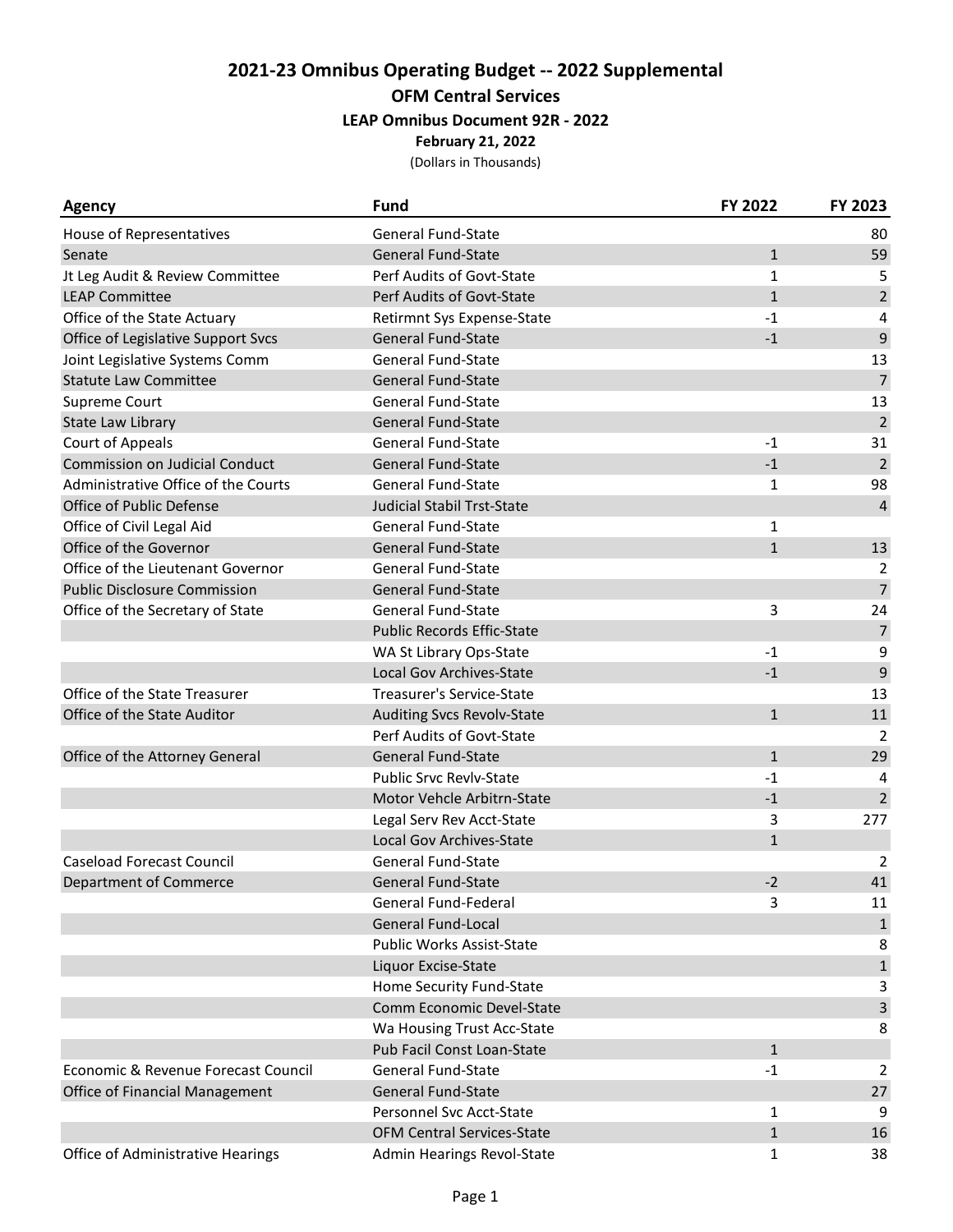## **2021-23 Omnibus Operating Budget -- 2022 Supplemental OFM Central Services**

#### **LEAP Omnibus Document 92R - 2022**

#### **February 21, 2022**

| Agency                                    | <b>Fund</b>                       | FY 2022        | FY 2023        |
|-------------------------------------------|-----------------------------------|----------------|----------------|
| <b>State Lottery Commission</b>           | Lottery Admin Acct-State          | $\mathbf{1}$   | 27             |
| Department of Retirement Systems          | Retirmnt Sys Expense-State        | 1              | 54             |
| <b>State Investment Board</b>             | Invest Bd Expense Ac-State        | $\mathbf 1$    | 24             |
| Department of Revenue                     | <b>General Fund-State</b>         | 4              | 242            |
|                                           | <b>Timber Tax Distr Act-State</b> |                | $\overline{7}$ |
|                                           | <b>Business License-State</b>     |                | 15             |
| <b>Board of Tax Appeals</b>               | <b>General Fund-State</b>         | $-1$           | $\sqrt{4}$     |
| Minority & Women's Business Enterp        | Minority & Business-State         | 1              | 4              |
| Office of Insurance Commissioner          | Insurance Comm Regul-State        | $\mathbf{1}$   | 52             |
|                                           | <b>Insur Commiss Fraud-State</b>  |                | $\overline{2}$ |
| <b>Consolidated Technology Services</b>   | <b>CTS Revolving Acct-State</b>   |                | 13             |
| <b>State Board of Accountancy</b>         | CPA Account-State                 |                | $\overline{2}$ |
| Bd of Reg Prof Eng & Land Surveyors       | Profess Engineers'-State          | $\mathbf{1}$   |                |
| Dept of Enterprise Services               | <b>Building Code Cncl-State</b>   |                | $\mathbf{1}$   |
| Liquor and Cannabis Board                 | Dedicated Marijuana-State         | $\mathbf{1}$   | 18             |
|                                           | Liquor Revolving Acc-State        |                | 60             |
| <b>Utilities and Transportation Comm</b>  | General Fund-Local                |                | $\sqrt{2}$     |
|                                           | <b>Public Srvc Revlv-State</b>    | $-1$           | 31             |
|                                           | Pipeline Safety-State             |                | $\overline{2}$ |
| <b>Military Department</b>                | <b>General Fund-State</b>         | $\mathbf{1}$   | 76             |
| <b>Public Employment Relations Comm</b>   | <b>General Fund-State</b>         | $-2$           | 5              |
|                                           | Personnel Svc Acct-State          | $\mathbf{1}$   | $\overline{2}$ |
| Archaeology & Historic Preservation       | <b>General Fund-State</b>         |                | $\overline{4}$ |
| WA State Health Care Authority            | <b>General Fund-State</b>         | $-22$          | 186            |
|                                           | <b>General Fund-Federal</b>       | 24             | 82             |
|                                           | St Hlth Care Admn Ac-State        | $-2$           | 26             |
|                                           | School Employees' In-State        | 3              | 9              |
| Human Rights Commission                   | General Fund-State                | $\mathbf{1}$   | 5              |
| <b>Bd of Industrial Insurance Appeals</b> | <b>Accident Account-State</b>     | $-1$           | 18             |
|                                           | <b>Medical Aid Account-State</b>  | $-1$           | 18             |
| <b>Criminal Justice Training Comm</b>     | <b>General Fund-State</b>         |                | 13             |
| Department of Labor and Industries        | <b>General Fund-State</b>         | $\mathbf 1$    | 1              |
|                                           | <b>Electrical License-State</b>   | $-12$          | 47             |
|                                           | Constr Regis Inspect-State        |                | 39             |
|                                           | Public Works Admin-State          |                | $\overline{2}$ |
|                                           | <b>Accident Account-State</b>     |                | 299            |
|                                           | <b>Medical Aid Account-State</b>  | 20             | 295            |
|                                           | Plumbing Certificate-State        |                | 2              |
|                                           | Pressure Systems Saf-State        | $-1$           | 5              |
| Department of Health                      | General Fund-State                | $-6$           | 97             |
|                                           | General Fund-Federal              | 31             | 106            |
|                                           | <b>General Fund-Local</b>         | $-10$          | 121            |
|                                           | <b>Health Prfessns Acct-State</b> | $-10$          | 90             |
|                                           | Safe Drink Wtr Acct-State         |                | 3              |
|                                           | Drinking Water Assis-Federal      | $\overline{2}$ | 10             |
|                                           |                                   |                |                |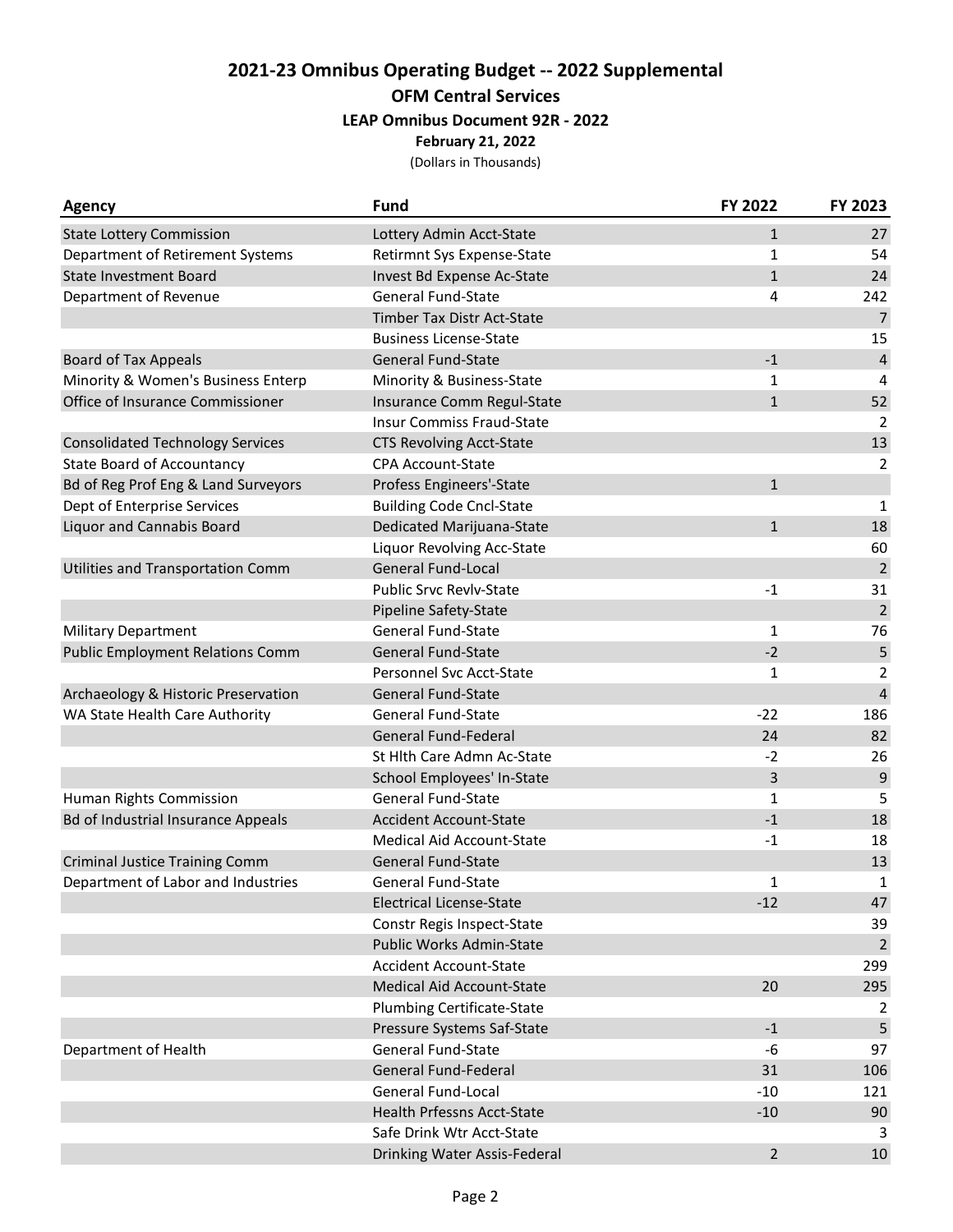# **2021-23 Omnibus Operating Budget -- 2022 Supplemental OFM Central Services LEAP Omnibus Document 92R - 2022**

**February 21, 2022**

| Agency                                 | Fund                              | FY 2022        | FY 2023          |
|----------------------------------------|-----------------------------------|----------------|------------------|
| Department of Veterans' Affairs        | <b>General Fund-State</b>         | 4              | 191              |
|                                        | <b>General Fund-Local</b>         |                | $\mathbf{1}$     |
| Children, Youth, and Families          | <b>General Fund-State</b>         | $-29$          | 830              |
|                                        | General Fund-Federal              | 43             | 149              |
| <b>Department of Corrections</b>       | <b>General Fund-State</b>         | 28             | 2,041            |
| Dept of Services for the Blind         | <b>General Fund-State</b>         | $-3$           | 10               |
|                                        | General Fund-Federal              | 1              | 8                |
| <b>Employment Security Department</b>  | <b>General Fund-Federal</b>       | $-1$           | 22               |
|                                        | General Fund-Local                | 3              | 31               |
|                                        | Unemploy Comp Admin-Federal       | 9              | 255              |
|                                        | Admin Contingen Acct-State        | $-11$          | 42               |
|                                        | <b>Employment Service-State</b>   |                | 26               |
|                                        | Fam Med Lv Insurance-State        | 5              | 25               |
| Dept of Social and Health Services     | <b>General Fund-State</b>         | $-131$         | 3,008            |
|                                        | General Fund-Federal              | 181            | 626              |
| Columbia River Gorge Commission        | <b>General Fund-State</b>         | $-1$           | $\overline{2}$   |
| Department of Ecology                  | <b>General Fund-State</b>         | 1              | 40               |
|                                        | <b>Reclamation Acct-State</b>     | $\mathbf{1}$   | $\sqrt{2}$       |
|                                        | Flood Control Assist-State        | $\mathbf{1}$   | $\overline{2}$   |
|                                        | Waste Reduct/Recycle-State        |                | 12               |
|                                        | Worker & Comm Right-State         |                | $\overline{2}$   |
|                                        | <b>Water Quality Permit-State</b> |                | 47               |
|                                        | Underground Storage-State         | $-1$           | 4                |
|                                        | <b>Biosolids Prmt Acct-State</b>  |                | $\overline{2}$   |
|                                        | Hazardous Waste-State             |                | $\overline{7}$   |
|                                        | Radioactive Mixed-State           |                | 20               |
|                                        | Air Poll Contr Acct-State         | $-1$           | 4                |
|                                        | Oil Spill Prevn Acct-State        | $\mathbf{1}$   | $\overline{7}$   |
|                                        | Air Oper Permit Acct-State        |                | 4                |
|                                        | <b>Model Toxics Oper-State</b>    | 3              | 200              |
|                                        | Water Poll Ctrl Adm-State         | $-1$           | 4                |
| WA Pollution Liab Insurance Program    | <b>Pollution Liab Insur-State</b> |                | 3                |
| <b>State Parks and Recreation Comm</b> | Parks Renewal Acct-State          | 3              | 158              |
| Recreation and Conservation Office     | <b>General Fund-State</b>         | $\overline{2}$ | $\overline{4}$   |
|                                        | <b>Recreation Resources-State</b> |                | 9                |
| Environ & Land Use Hearings Office     | <b>General Fund-State</b>         | $\mathbf{1}$   | $\overline{2}$   |
| <b>State Conservation Commission</b>   | <b>General Fund-State</b>         | 1              | 4                |
| Dept of Fish and Wildlife              | General Fund-State                | $\overline{2}$ | 203              |
|                                        | Fish Wildlife Consv-State         | 3              | 211              |
| <b>Puget Sound Partnership</b>         | General Fund-State                | $-1$           | 9                |
|                                        | General Fund-Federal              | 1              | 1                |
| Department of Natural Resources        | <b>General Fund-State</b>         | $-2$           | 112              |
|                                        | Forest Development-State          | $\overline{2}$ | 48               |
|                                        | ORV/NonHiwy Veh Acct-State        | $\textbf{-1}$  | $\boldsymbol{6}$ |
|                                        | Surveys & Maps Acct-State         |                | 3                |